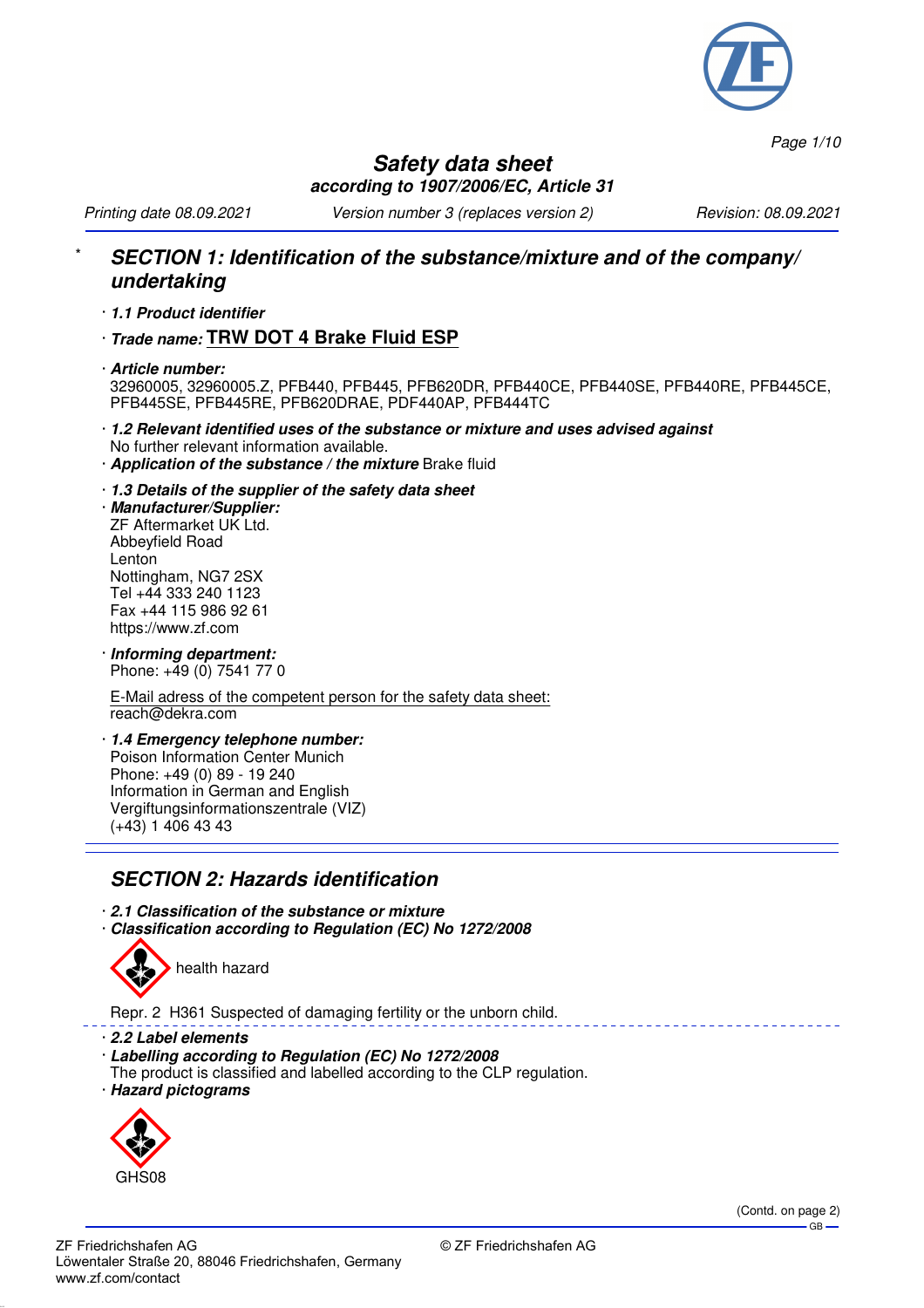

*Page 2/10*

#### **Safety data sheet according to 1907/2006/EC, Article 31**

*Printing date 08.09.2021 Version number 3 (replaces version 2) Revision: 08.09.2021*

(Contd. from page 1)

## **Trade name: TRW DOT 4 Brake Fluid ESP**

· **Signal word** Warning

- · **Hazard-determining components of labelling:**
- Tris[2-[2-(2-methoxyethoxy)ethoxy]ethyl] orthoborate
- · **Hazard statements**
- H361 Suspected of damaging fertility or the unborn child.
- · **Precautionary statements**
- P102 Keep out of reach of children.<br>P280 Wear protective gloves / eve p
- Wear protective gloves / eye protection / face protection.
- P308+P313 IF exposed or concerned: Get medical advice/attention.
- P405 Store locked up.<br>P501 Dispose of conte
	- Dispose of contents/container in accordance with local/regional/national/international regulations.
- · **2.3 Other hazards**
- · **Results of PBT and vPvB assessment**
- · **PBT:** Not applicable.
- · **vPvB:** Not applicable.

# **SECTION 3: Composition/information on ingredients**

#### · **3.2 Mixtures** · **Description:**

Mixture of the substances listed below including additives not requiring identification. Added are corrosion and oxidation inhibitors.

| · Dangerous components:                                                                         |                                                                                              |                    |  |
|-------------------------------------------------------------------------------------------------|----------------------------------------------------------------------------------------------|--------------------|--|
| CAS: 30989-05-0                                                                                 | Tris[2-[2-(2-methoxyethoxy)ethoxy]ethyl] orthoborate                                         | $50 - 100\%$       |  |
| EINECS: 250-418-4                                                                               | <b>Example 2, H361</b>                                                                       |                    |  |
| CAS: 143-22-6                                                                                   | 2-[2-(2-butoxyethoxy)ethoxy]ethanol                                                          | $2.5 - 10\%$       |  |
| EINECS: 205-592-6                                                                               | → Eye Dam. 1, H318                                                                           |                    |  |
|                                                                                                 | Reg.nr.: 01-2119475107-38-X   Specific concentration limits: Eye Dam. 1; H318: C $\geq$ 30 % |                    |  |
|                                                                                                 | Eye Irrit. 2; H319: 20 % ≤ C <                                                               |                    |  |
|                                                                                                 | $30\%$                                                                                       |                    |  |
| CAS: 9004-77-7                                                                                  | Butylpolyglykol                                                                              | $\geq 2.5 - 10\%$  |  |
|                                                                                                 | $\circled{}$ Eye Irrit. 2, H319                                                              |                    |  |
| CAS: 111-77-3                                                                                   | 2-(2-methoxyethoxy) ethanol                                                                  | $\geq 2.5 - < 3\%$ |  |
| EINECS: 203-906-6                                                                               | <b>◆ Repr. 2, H361d</b>                                                                      |                    |  |
| Reg.nr.: 01-2119475100-52-X                                                                     |                                                                                              |                    |  |
| $\cdot$ Additional information For the wording of the listed hazard phrases refer to section 16 |                                                                                              |                    |  |

· **Additional information** For the wording of the listed hazard phrases refer to section 16.

## **SECTION 4: First aid measures**

- · **4.1 Description of first aid measures**
- · **General information** Instantly remove any clothing contaminated by the product.
- · **After inhalation** Supply fresh air; consult doctor in case of symptoms.
- · **After skin contact**
- Wash with water and soap.
- If skin irritation continues, consult a doctor.
- · **After eye contact**

Rinse opened eye for several minutes under running water. If symptoms persist, consult doctor.

(Contd. on page 3) GB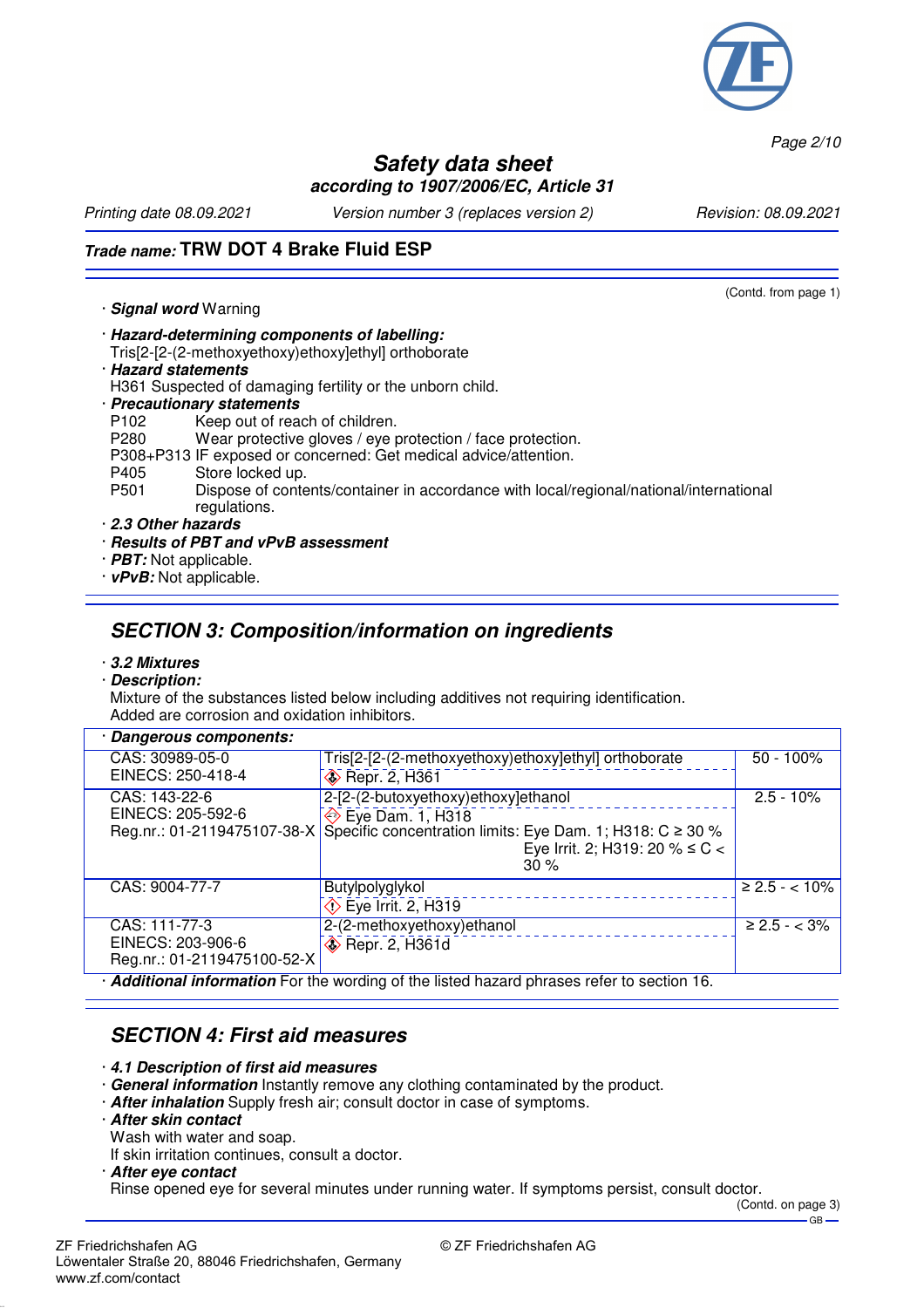

*Page 3/10*

#### **Safety data sheet according to 1907/2006/EC, Article 31**

*Printing date 08.09.2021 Version number 3 (replaces version 2) Revision: 08.09.2021*

(Contd. from page 2)

## **Trade name: TRW DOT 4 Brake Fluid ESP**

#### · **After swallowing**

- Rinse out mouth and then drink plenty of water. Call a doctor immediately.
- · **4.2 Most important symptoms and effects, both acute and delayed** No further relevant information available.
- · **4.3 Indication of any immediate medical attention and special treatment needed** No further relevant information available.

## **SECTION 5: Firefighting measures**

#### · **5.1 Extinguishing media**

· **Suitable extinguishing agents**

Extinguishing powder, foam or water jet. Fight larger fires with water jet or alcohol-resistant foam.

- · **For safety reasons unsuitable extinguishing agents** Water with a full water jet.
- · **5.2 Special hazards arising from the substance or mixture** Inhalation of combustion gases may cause serious health hazards.
- Formation of flammable mixtures of vapours with air possible.
- · **5.3 Advice for firefighters**
- · **Protective equipment:** Wear self-contained breathing apparatus.
- · **Additional information** Remove goods in stock from incendiary zone, if possible. Use water to keep fire exposed containers cool.

## **SECTION 6: Accidental release measures**

- · **6.1 Personal precautions, protective equipment and emergency procedures** Avoid contact with the product. Ensure adequate ventilation Particular danger of slipping on leaked/spilled product. · **6.2 Environmental precautions:** Prevent from spreading (e.g. by damming-in or oil barriers).
- Do not allow to enter drainage system, surface or ground water. · **6.3 Methods and material for containment and cleaning up:** Absorb with liquid-binding material (sand, diatomite, acid binders, universal binders). Dispose of contaminated material as waste according to section 13.
- · **6.4 Reference to other sections** See Section 7 for information on safe handling See Section 8 for information on personal protection equipment. See Section 13 for information on disposal.

# **SECTION 7: Handling and storage**

· **7.1 Precautions for safe handling** Prevent formation of aerosols. Don't eat, drink or smoke while working. Keep containers tightly sealed. Avoid contact with eyes and skin.

> (Contd. on page 4)  $-GR$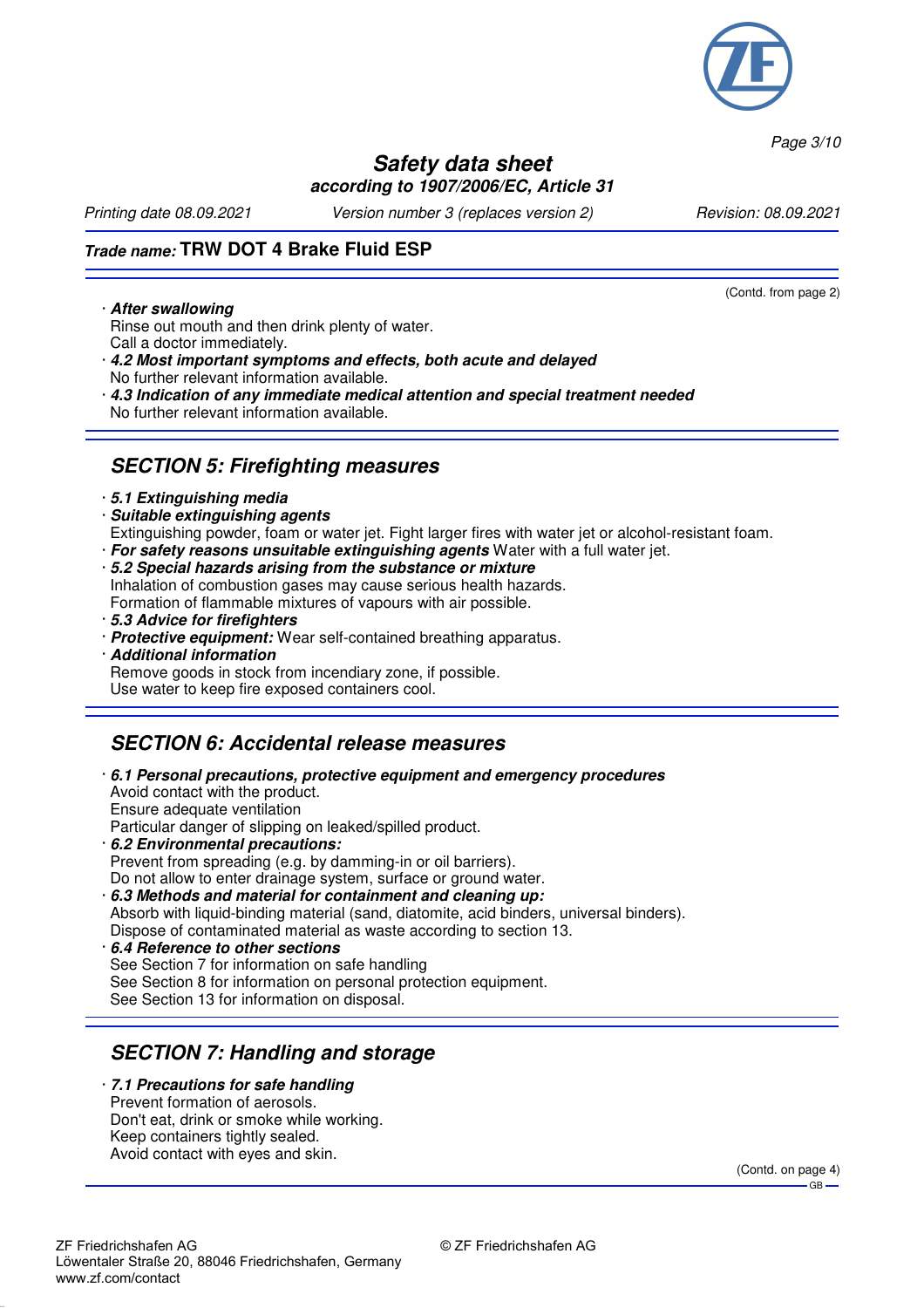

*Page 4/10*

 $GB -$ 

#### **Safety data sheet according to 1907/2006/EC, Article 31**

*Printing date 08.09.2021 Version number 3 (replaces version 2) Revision: 08.09.2021*

## **Trade name: TRW DOT 4 Brake Fluid ESP**

| · Information about protection against explosions and fires:<br>The product forms flammable fumes when heated. | (Contd. from page 3) |
|----------------------------------------------------------------------------------------------------------------|----------------------|
| .7.2 Conditions for safe storage, including any incompatibilities<br>· Storage                                 |                      |

- · **Requirements to be met by storerooms and containers:** Store only in the original container.
- · **Information about storage in one common storage facility:** Store away from oxidising agents.
- · **Further information about storage conditions:** Keep container tightly sealed. Protect from humidity and keep away from water.

Store container in a well ventilated position. Store under dry conditions.

· **7.3 Specific end use(s)** Brake fluid

## \* **SECTION 8: Exposure controls/personal protection**

#### · **8.1 Control parameters**

- · **Components with limit values that require monitoring at the workplace:** WEL: workplace exposure limit
- OEL: Occupational Exposure Limit

| 111-77-3 2-(2-methoxyethoxy)ethanol          |                                                 |                       |                                                                         |                               |  |
|----------------------------------------------|-------------------------------------------------|-----------------------|-------------------------------------------------------------------------|-------------------------------|--|
| <b>WEL</b> (Great Britain)<br>Sk             |                                                 |                       | Long-term value: 50.1 mg/m <sup>3</sup> , 10 ppm                        |                               |  |
|                                              |                                                 | Skin                  | IOELV (European Union) Long-term value: 50.1 mg/m <sup>3</sup> , 10 ppm |                               |  |
| OEL (Ireland)                                |                                                 |                       | Long-term value: 50.1 mg/m <sup>3</sup> , 10 ppm<br>Sk, IOELV           |                               |  |
| · DNELs                                      |                                                 |                       |                                                                         |                               |  |
|                                              | 143-22-6 2-[2-(2-butoxyethoxy)ethoxy]ethanol    |                       |                                                                         |                               |  |
| Oral                                         |                                                 |                       | DNEL (consumer, long-term, systemic)                                    | 2.5 mg/kg bw/day (human)      |  |
| Dermal                                       | DNEL (worker, long-term, systemic)              |                       |                                                                         | 50 mg/kg bw/day (human)       |  |
|                                              |                                                 |                       | DNEL (consumer, long-term, systemic)                                    | 25 mg/kg bw/day (human)       |  |
|                                              | Inhalative   DNEL (worker, long-term, systemic) |                       |                                                                         | 195 mg/m <sup>3</sup> (human) |  |
|                                              |                                                 |                       | DNEL (consumer, long-term, systemic)                                    | 117 mg/m $3$ (human)          |  |
| 111-77-3 2-(2-methoxyethoxy) ethanol         |                                                 |                       |                                                                         |                               |  |
| Oral                                         | DNEL (consumer, long-term, systemic)            |                       |                                                                         | 7.5 mg/kg bw/day (human)      |  |
| Dermal                                       | DNEL (worker, long-term, systemic)              |                       |                                                                         | 2.22 mg/kg bw/day (human)     |  |
|                                              | DNEL (consumer, short-term, systemic)           |                       |                                                                         | 1.33 mg/kg bw/day (human)     |  |
|                                              | Inhalative   DNEL (worker, long-term, systemic) |                       |                                                                         | 50.1 mg/m $3$ (human)         |  |
| DNEL (consumer, long-term, systemic)         |                                                 | 30.1 mg/m $3$ (human) |                                                                         |                               |  |
| · PNECs                                      |                                                 |                       |                                                                         |                               |  |
| 143-22-6 2-[2-(2-butoxyethoxy)ethoxy]ethanol |                                                 |                       |                                                                         |                               |  |
| PNEC aqua (freshwater)<br>1.5 mg/L $(.)$     |                                                 |                       |                                                                         |                               |  |
| PNEC aqua (marine water)                     |                                                 | $0.15$ mg/L $(.)$     |                                                                         |                               |  |
| PNEC STP                                     |                                                 | 500 mg/L (.)          |                                                                         |                               |  |
|                                              | (Contd. on page 5)                              |                       |                                                                         |                               |  |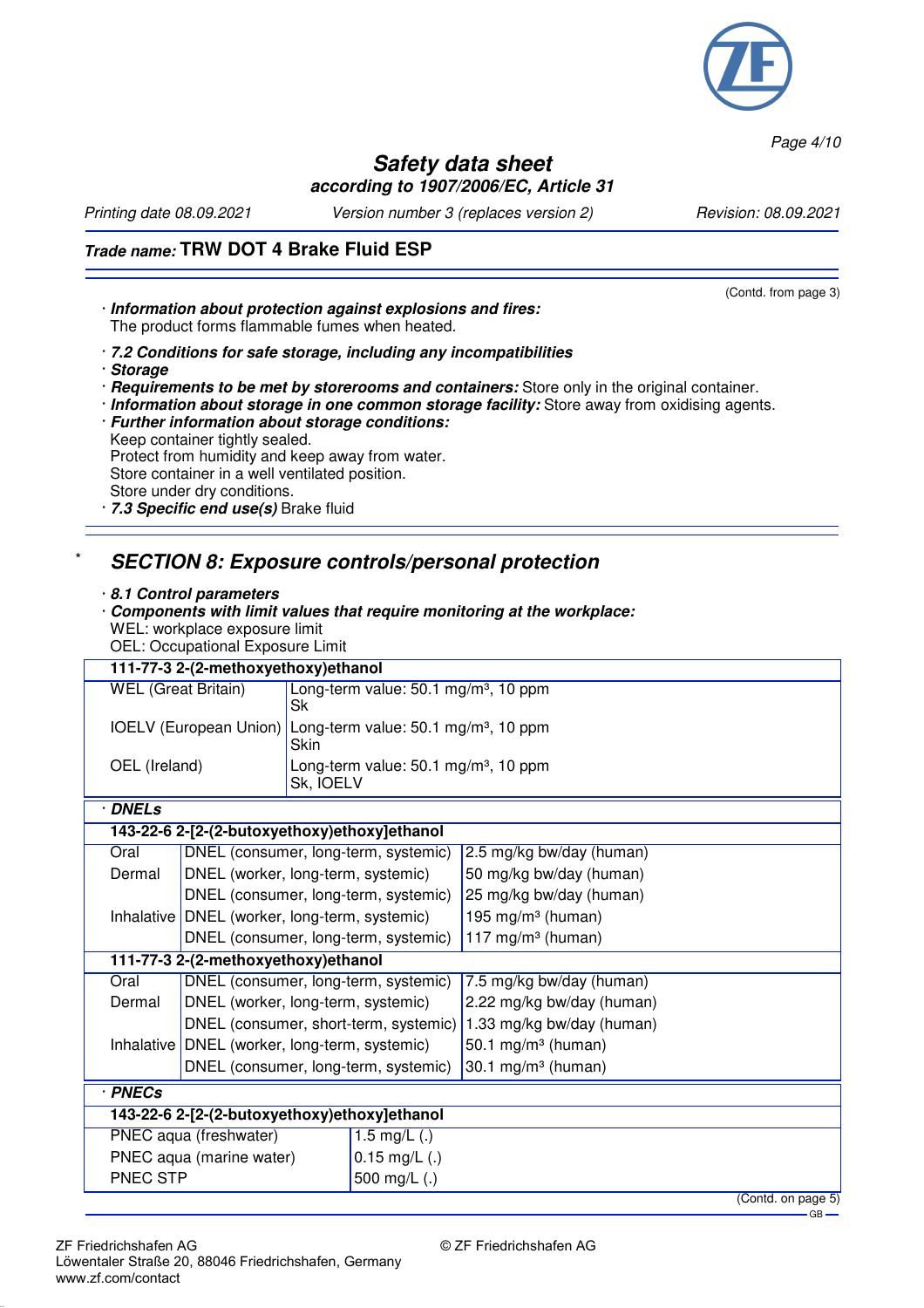

*Page 5/10*

### **Safety data sheet according to 1907/2006/EC, Article 31**

*Printing date 08.09.2021 Version number 3 (replaces version 2) Revision: 08.09.2021*

## **Trade name: TRW DOT 4 Brake Fluid ESP**

|                                                         | (Contd. from page 4)         |  |
|---------------------------------------------------------|------------------------------|--|
| PNEC soil                                               | $0.45$ mg/kg soil dw $(.)$   |  |
| PNEC sediment (freshwater)                              | 5.77 mg/kg sedim. dw (.)     |  |
| PNEC sediment (marine water)                            | $0.13$ mg/kg sedim. dw $(.)$ |  |
| PNEC aqua (intermittent releases) $ 5 \text{ mg/L}$ (.) |                              |  |
| PNEC oral                                               | 111 mg/kg food $(.)$         |  |
| 111-77-3 2-(2-methoxyethoxy) ethanol                    |                              |  |
| PNEC aqua (freshwater)                                  | 12 mg/L $(.)$                |  |
| PNEC aqua (marine water)                                | 1.2 mg/L $(.)$               |  |
| PNEC STP                                                | 10,000 mg/L $(.)$            |  |
| <b>PNEC</b> soil                                        | 2.44 mg/kg soil dw $(.)$     |  |
| PNEC aqua (intermittent releases) 12 mg/L (.)           |                              |  |
|                                                         |                              |  |

· **Additional information:** The lists that were valid during the compilation were used as basis.

- · **8.2 Exposure controls**
- · **Individual protection measures, such as personal protective equipment**
- · **General protective and hygienic measures** Take off all contaminated clothing immediately. Wash hands during breaks and at the end of the work. Avoid contact with the eyes. Do not eat or drink while working.
- · **Breathing equipment:**

Not necessary if room is well-ventilated.

Use breathing protection only when aerosol or mist is formed.

Filter A/P2.

- · **Hand protection** Use gloves of stable material (i.e. nitril rubber).
- · **Material of gloves**

The selection of the suitable gloves does not only depend on the material, but also on further marks of quality and varies from manufacturer to manufacturer. As the product is a preparation of several substances, the resistance of the glove material can not be calculated in advance and has therefore to be checked prior to the application.

Butyl rubber, BR

Nitrile rubber, NBR

Recommended thickness of the material: ≥ 0.4 mm

· **Penetration time of glove material**

The exact break through time has to be found out by the manufacturer of the protective gloves and has to be observed.

· **Eye/face protection**



Tightly sealed safety glasses.

#### **SECTION 9: Physical and chemical properties**

- · **9.1 Information on basic physical and chemical properties**
- · **General Information**
- 

· **Colour:** Amber coloured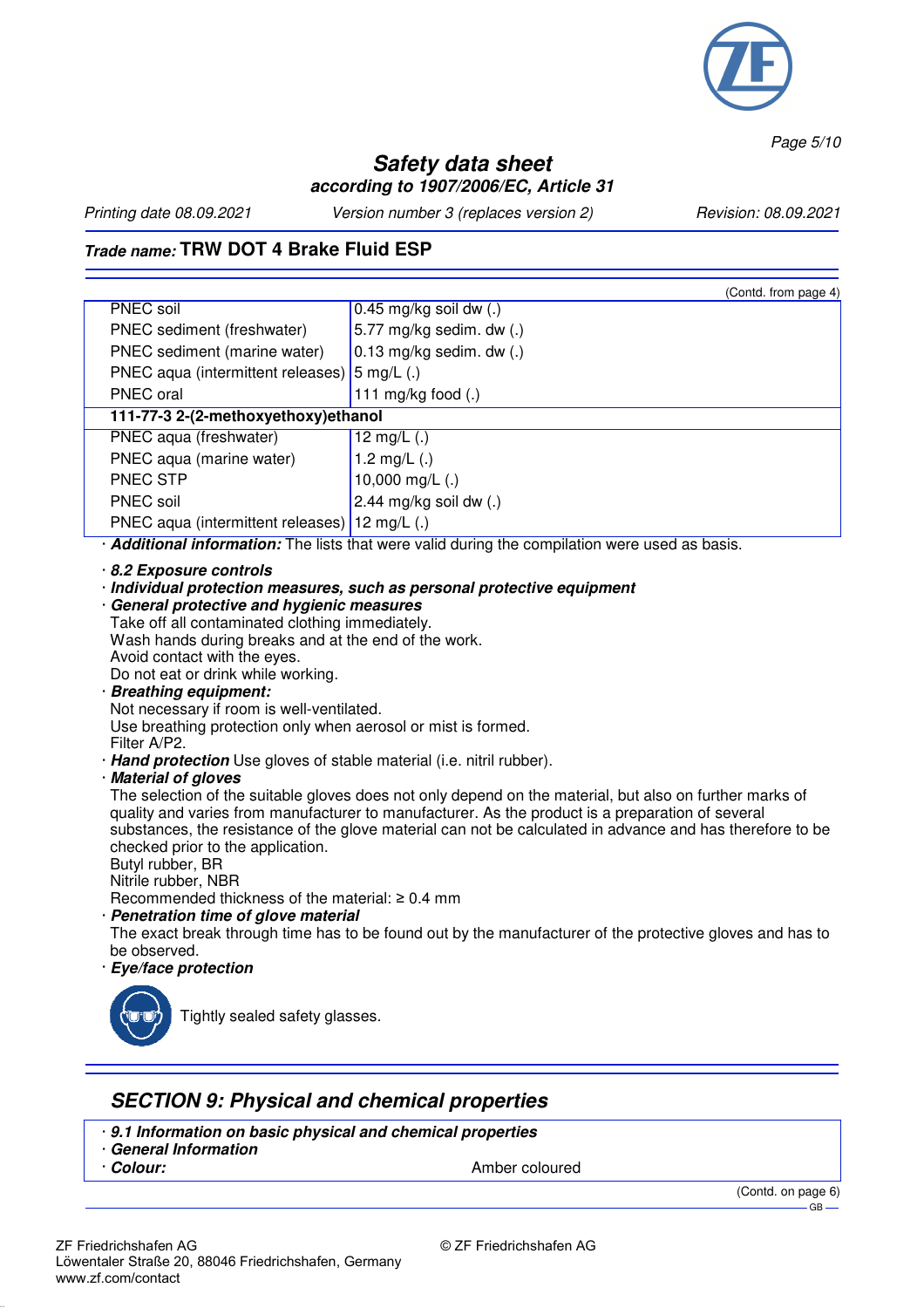

*Page 6/10*

## **Safety data sheet according to 1907/2006/EC, Article 31**

*Printing date 08.09.2021 Version number 3 (replaces version 2) Revision: 08.09.2021*

# **Trade name: TRW DOT 4 Brake Fluid ESP**

|                                                      | (Contd. from page 5)                      |
|------------------------------------------------------|-------------------------------------------|
| · Odour:                                             | Mild                                      |
| Odour threshold:                                     | Not determined.                           |
| · Melting point/freezing point:                      | < -50 °C (SAE J 1703)                     |
| · Boiling point or initial boiling point and boiling |                                           |
| range                                                | > 260 °C (SAE J 1703)                     |
| · Flammability                                       | Not applicable.                           |
| · Lower and upper explosion limit                    |                                           |
| · Lower:                                             | Not determined.                           |
| · Flash point:                                       | $> 120 °C$ (IP 35)                        |
| · Self-inflammability:                               | Product is not selfigniting.              |
| · Decomposition temperature:                         | $>300$ °C                                 |
| $\cdot$ SADT                                         |                                           |
| $\cdot$ pH at 20 $\degree$ C                         | 7 - 10.5 (SAE J 1703)                     |
| · Viscosity:                                         |                                           |
| $\cdot$ Kinematic viscosity at 20 $\degree$ C        | 10 mm <sup>2</sup> /s (ASTM D 445)        |
| · dynamic:                                           | Not determined.                           |
| · Solubility                                         |                                           |
| · Water:                                             | Fully miscible                            |
| · Partition coefficient n-octanol/water (log value)  | 1.5 log POW                               |
| · Vapour pressure at 20 °C:                          | $< 2$ hPa                                 |
| · Density and/or relative density                    |                                           |
| · Density at 20 °C                                   | 1.02 - 1.07 g/cm <sup>3</sup> (DIN 51757) |
| · 9.2 Other information                              |                                           |
| · Appearance:                                        |                                           |
| · Form:                                              | Fluid                                     |
| · Important information on protection of health      |                                           |
| and environment, and on safety.                      |                                           |
| · Ignition temperature:                              | > 300 °C (ASTM D 286)                     |
| · Explosive properties:                              | Product is not explosive.                 |
| · Change in condition                                |                                           |
| · Evaporation rate                                   | Not determined.                           |
| · Information with regard to physical hazard         |                                           |
| classes                                              |                                           |
| · Explosives                                         | Void                                      |
| · Flammable gases                                    | Void                                      |
| · Aerosols                                           | Void                                      |
| · Oxidising gases                                    | Void                                      |
| · Gases under pressure                               | Void                                      |
| · Flammable liquids                                  | Void                                      |
| · Flammable solids                                   | Void                                      |
| · Self-reactive substances and mixtures              | Void                                      |
| · Pyrophoric liquids                                 | Void                                      |
| · Pyrophoric solids                                  | Void                                      |
| · Self-heating substances and mixtures               | Void                                      |
| · Substances and mixtures, which emit flammable      |                                           |
| gases in contact with water                          | Void                                      |
| · Oxidising liquids                                  | Void<br>Void                              |
| · Oxidising solids                                   | Void                                      |
| · Organic peroxides                                  |                                           |

(Contd. on page 7)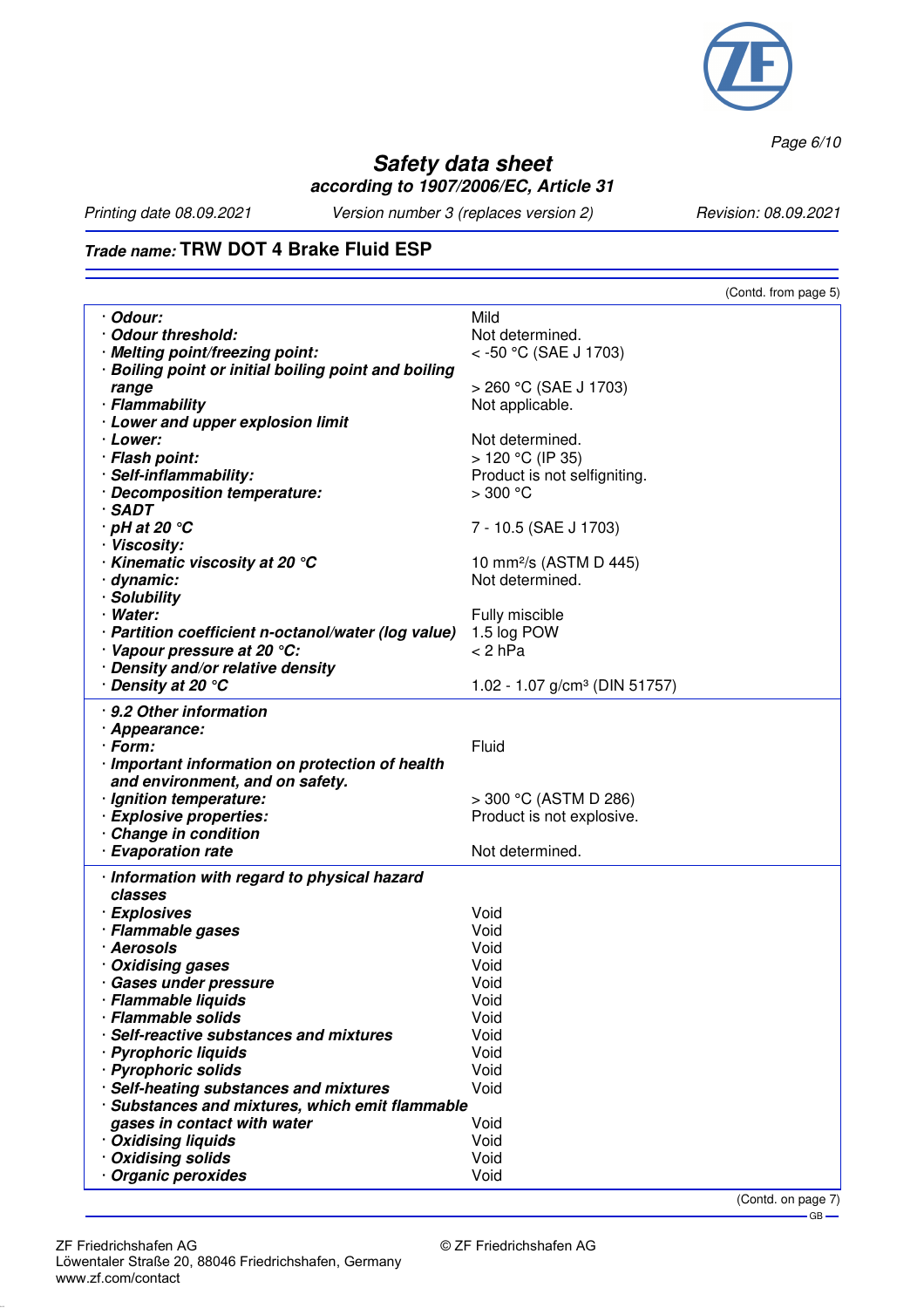

*Page 7/10*

#### **Safety data sheet according to 1907/2006/EC, Article 31**

*Printing date 08.09.2021 Version number 3 (replaces version 2) Revision: 08.09.2021*

#### **Trade name: TRW DOT 4 Brake Fluid ESP**

|                                                    |              | (Contd. from page 6) |
|----------------------------------------------------|--------------|----------------------|
| Corrosive to metals .<br>· Desensitised explosives | Void<br>Void |                      |

#### **SECTION 10: Stability and reactivity**

- · **10.1 Reactivity** No further relevant information available.
- · **10.2 Chemical stability**
- · **Thermal decomposition / conditions to be avoided:** No decomposition if used according to specifications.
- · **10.3 Possibility of hazardous reactions** Possible formation of peroxide Reacts with light alloys to form hydrogen
- · **10.4 Conditions to avoid** Heat.
- · **10.5 Incompatible materials:**
- Avoid contact with strong oxidizing agents.

Can attack paints and coatings as well as some platics and rubber.

· **10.6 Hazardous decomposition products:** None in case of intended use and storage in compliance with instructions.

# **SECTION 11: Toxicological information**

#### · **11.1 Information on hazard classes as defined in Regulation (EC) No 1272/2008**

· **Acute toxicity** Based on available data, the classification criteria are not met.

| . LD/LC50 values that are relevant for classification: |  |                                                                                                                                                     |  |  |
|--------------------------------------------------------|--|-----------------------------------------------------------------------------------------------------------------------------------------------------|--|--|
| 143-22-6 2-[2-(2-butoxyethoxy)ethoxy]ethanol           |  |                                                                                                                                                     |  |  |
| Oral                                                   |  | LD50 5,170 mg/kg (rat)                                                                                                                              |  |  |
|                                                        |  | Dermal $ LD50 3,540$ mg/kg (rabbit)                                                                                                                 |  |  |
| 111-77-3 2-(2-methoxyethoxy)ethanol                    |  |                                                                                                                                                     |  |  |
| Oral                                                   |  | LD50 7,128 mg/kg (mouse) (OECD 201)                                                                                                                 |  |  |
|                                                        |  | Dermal   LD50   9,404 mg/kg (rabbit) (OECD 402)                                                                                                     |  |  |
|                                                        |  | Inhalative $ LOG  > 1.2$ mg/l/6h (rat) (OECD 403)<br>Chin sauvasian livyitatian Long term okin sentest meu seuse ekin irritation speller dermetitie |  |  |

**Skin corrosion/irritation** Long-term skin contact may cause skin irritation and/or dermatitis.

- · **Serious eye damage/irritation** Splashes can cause temporary eye irritation.
- · **Respiratory or skin sensitisation** Based on available data, the classification criteria are not met.
- · **Germ cell mutagenicity** Based on available data, the classification criteria are not met.
- · **Carcinogenicity** Based on available data, the classification criteria are not met.
- · **Reproductive toxicity**
- Suspected of damaging fertility or the unborn child.
- · **STOT-single exposure** Based on available data, the classification criteria are not met.
- · **STOT-repeated exposure** Based on available data, the classification criteria are not met.
- · **Aspiration hazard** Based on available data, the classification criteria are not met.
- · **Additional toxicological information:**

#### · **Repeated dose toxicity**

#### **143-22-6 2-[2-(2-butoxyethoxy)ethoxy]ethanol**

Oral NOAEL (90d) 250 mg/kg bw/day (rat) (OECD 408)

(Contd. on page 8)

GB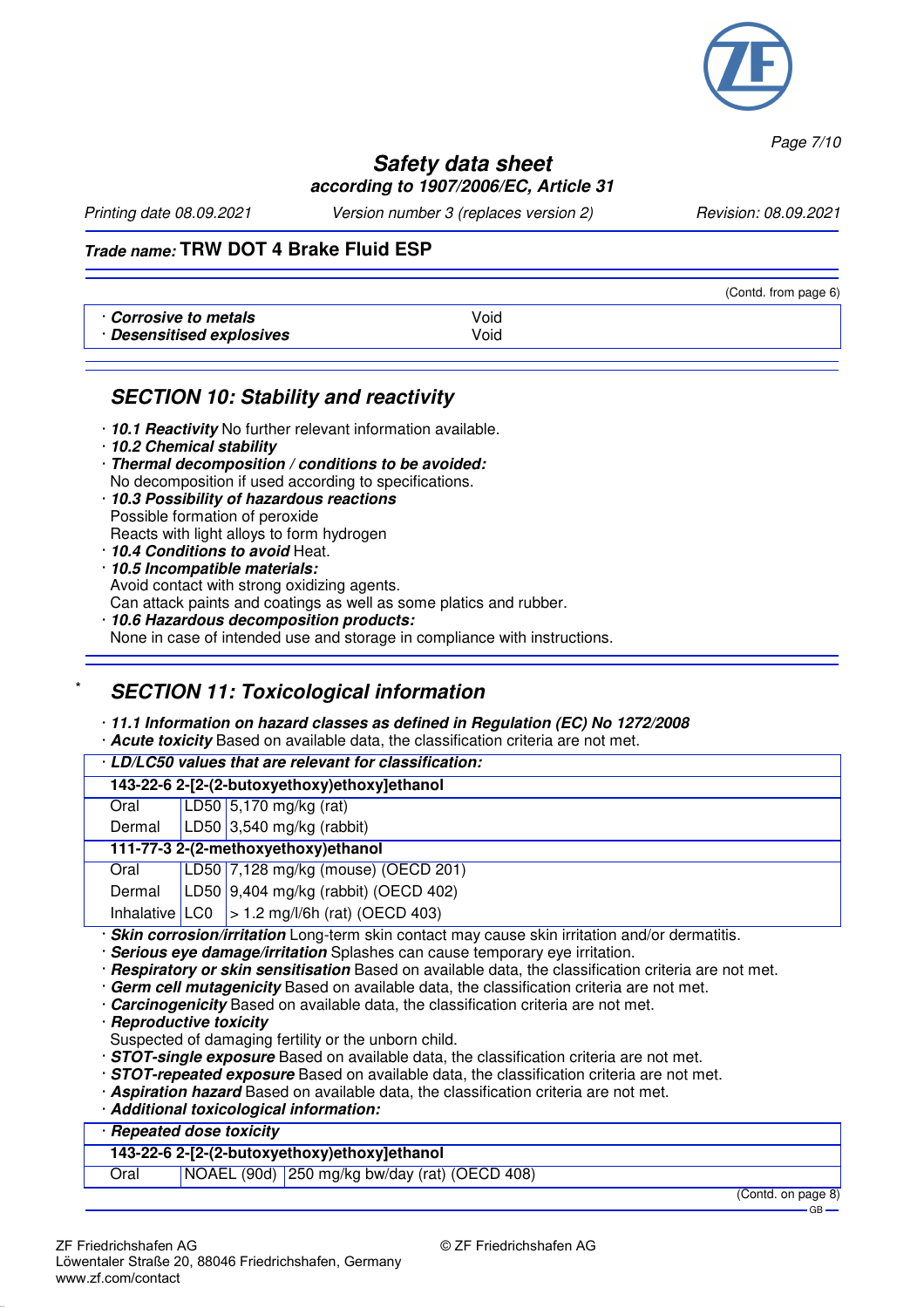

*Page 8/10*

## **Safety data sheet according to 1907/2006/EC, Article 31**

*Printing date 08.09.2021 Version number 3 (replaces version 2) Revision: 08.09.2021*

 $(C_{\text{cutoff}}$  from page 7)

#### **Trade name: TRW DOT 4 Brake Fluid ESP**

|                                                                                                                           |  | OUIIIU. IIUIII Daye 7                                                             |  |  |
|---------------------------------------------------------------------------------------------------------------------------|--|-----------------------------------------------------------------------------------|--|--|
| Dermal                                                                                                                    |  | NOAEL (90d) $ 4,000 \text{ mg/kg}$ bw/day (rat)                                   |  |  |
| 111-77-3 2-(2-methoxyethoxy) ethanol                                                                                      |  |                                                                                   |  |  |
| Oral                                                                                                                      |  | NOAEL (28d) 900 mg/kg bw/day (rat) (OECD 407)                                     |  |  |
| Dermal                                                                                                                    |  | NOAEL (90d) 40 mg/kg bw/day (guinea pig) (OECD 411)                               |  |  |
|                                                                                                                           |  | Inhalative $\vert$ NOAEC (90d) $\vert$ > 1,060 mg/m <sup>3</sup> (rat) (OECD 413) |  |  |
| · CMR effects (carcinogenity, mutagenicity and toxicity for reproduction)<br>Repr. 2<br>11.2 Information on other hazards |  |                                                                                   |  |  |
| · Endocrine disrupting properties                                                                                         |  |                                                                                   |  |  |

None of the ingredients is listed.

## **SECTION 12: Ecological information**

#### · **12.1 Toxicity**

| · Aquatic toxicity:                                                                              |                                                                         |  |  |  |  |
|--------------------------------------------------------------------------------------------------|-------------------------------------------------------------------------|--|--|--|--|
|                                                                                                  | 143-22-6 2-[2-(2-butoxyethoxy)ethoxy]ethanol                            |  |  |  |  |
| EC50                                                                                             | 2,210 mg/l/48h (Daphnia magna)                                          |  |  |  |  |
| LC50                                                                                             | 2,400 mg/l/96h (Pimephales promelas)                                    |  |  |  |  |
|                                                                                                  | 2,200 - 4,600 mg/l/96h (Leuciscus idus) (DIN 38412-15)                  |  |  |  |  |
|                                                                                                  | EC50 (static) $\vert$ > 612.6 mg/l/72h (Desmodesmus subspicatus)        |  |  |  |  |
|                                                                                                  | 111-77-3 2-(2-methoxyethoxy) ethanol                                    |  |  |  |  |
| EC50 (static) 1,192 mg/l/48h (Daphnia magna)                                                     |                                                                         |  |  |  |  |
|                                                                                                  | EC50 (static)   > 1,000 mg/l/96h (Selenastrum capricornutum) (OECD 201) |  |  |  |  |
|                                                                                                  | LC50 (static) 5,741 mg/l/96h (Pimephales promelas)                      |  |  |  |  |
| · 12.2 Persistence and degradability Easily biodegradable                                        |                                                                         |  |  |  |  |
| Other information: There are no data available about the preparation.                            |                                                                         |  |  |  |  |
| · 12.3 Bioaccumulative potential                                                                 |                                                                         |  |  |  |  |
| Due to the distribution coefficient n-octanol/water an accumulation in organisms is not expected |                                                                         |  |  |  |  |

- bution coefficient n-octanol/water an accumulation in organisms is not expected.
- · **12.4 Mobility in soil** No further relevant information available.
- · **12.5 Results of PBT and vPvB assessment**
- · **PBT:** Not applicable.
- · **vPvB:** Not applicable.
- · **12.6 Endocrine disrupting properties**
- The product does not contain substances with endocrine disrupting properties.
- · **12.7 Other adverse effects**
- · **Additional ecological information:**
- · **General notes:**

Water hazard class 1 (German Regulation) (Self-assessment): slightly hazardous for water. Do not allow undiluted product or large quantities of it to reach ground water, water bodies or sewage system.  $-$  GB  $-$ 

(Contd. on page 9)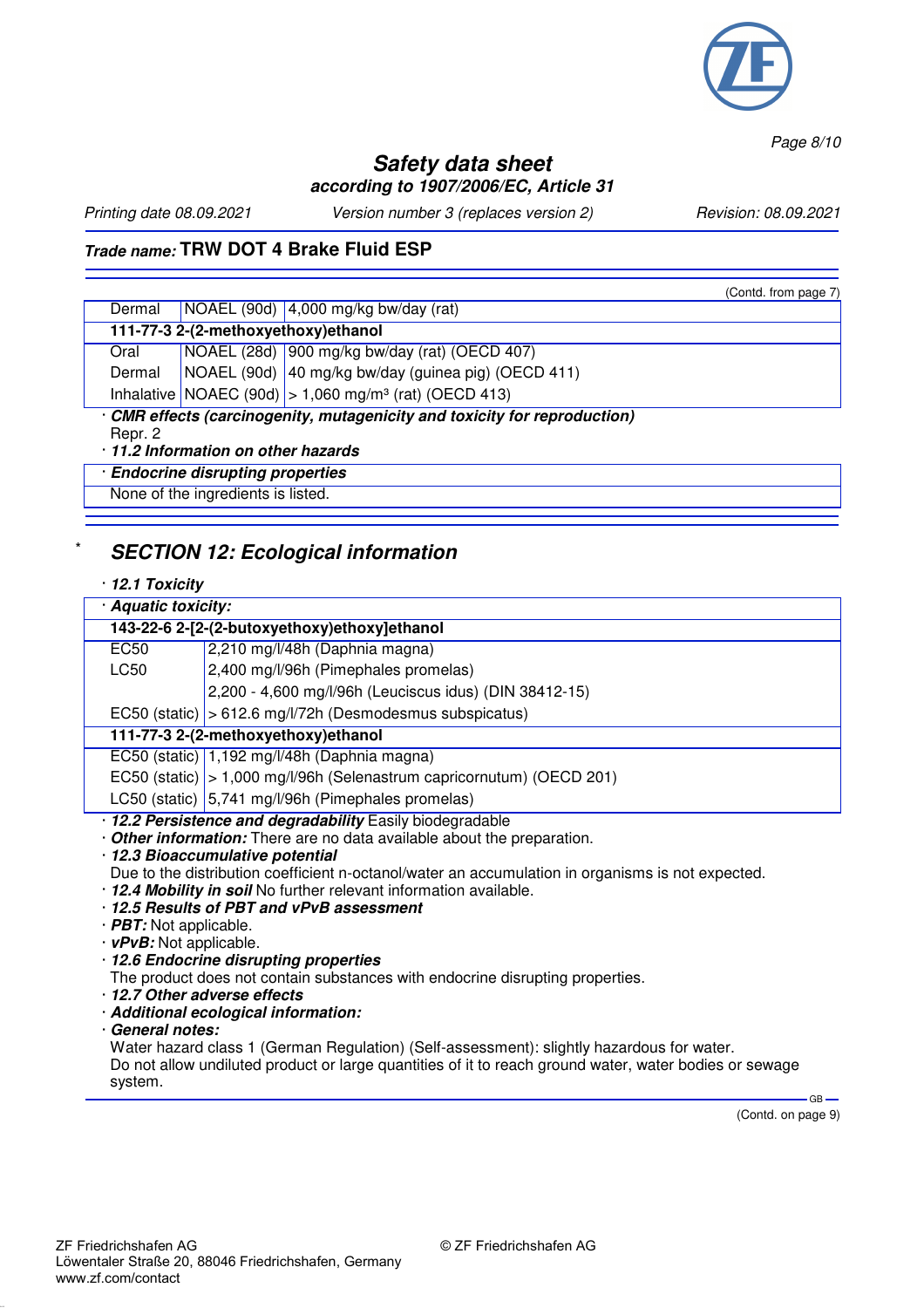

*Page 9/10*

#### **Safety data sheet according to 1907/2006/EC, Article 31**

*Printing date 08.09.2021 Version number 3 (replaces version 2) Revision: 08.09.2021*

(Contd. from page 8)

#### **Trade name: TRW DOT 4 Brake Fluid ESP**

**SECTION 13: Disposal considerations** 

- · **13.1 Waste treatment methods**
- · **Recommendation**

Must not be disposed of together with household garbage. Do not allow product to reach sewage system.

- · **Uncleaned packagings:**
- · **Recommendation:**

Disposal must be made according to official regulations.

Dispose of packaging according to regulations on the disposal of packagings.

Non contaminated packagings can be used for recycling.

Cleaned packing materials have to be admitted to local recycling circuits.

**Recommended cleaning agent:** Water, if necessary with cleaning agent.

# **SECTION 14: Transport information**

| 14.1 UN number or ID number<br>· ADR/ADN, ADN, IMDG, IATA                | Void                                                 |
|--------------------------------------------------------------------------|------------------------------------------------------|
| · 14.2 UN proper shipping name<br>· ADR/ADN, ADN, IMDG, IATA             | Void                                                 |
| · 14.3 Transport hazard class(es)                                        |                                                      |
| · ADR/ADN, ADN, IMDG, IATA<br>· Class                                    | Void                                                 |
| 14.4 Packing group<br>· ADR/ADN, IMDG, IATA                              | Void                                                 |
| 14.5 Environmental hazards:<br>· Marine pollutant:                       | No                                                   |
| · 14.6 Special precautions for user                                      | Not applicable.                                      |
| · 14.7 Maritime transport in bulk according to IMO<br><i>instruments</i> | Not applicable.                                      |
| · Transport/Additional information:                                      | Not dangerous according to the above specifications. |
| · UN "Model Regulation":                                                 | Void                                                 |
|                                                                          |                                                      |

## **SECTION 15: Regulatory information**

· **15.1 Safety, health and environmental regulations/legislation specific for the substance or mixture**

- · **National regulations**
- · **Water hazard class:** Water hazard class 1 (Self-assessment): slightly hazardous for water.
- · **Substances of very high concern (SVHC) according to REACH, Article 57**
- None of the ingredients is contained.

(Contd. on page 10)